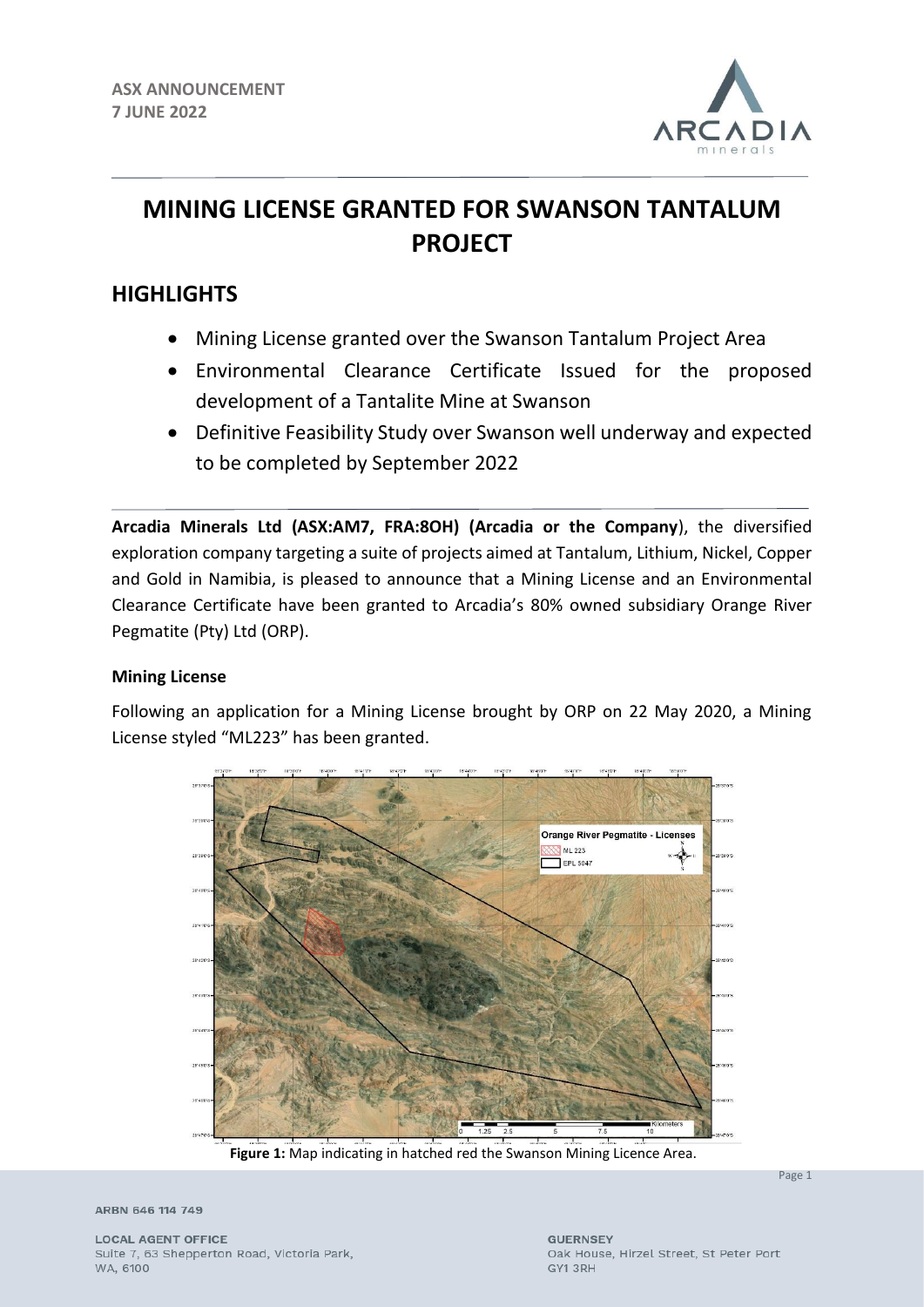

The license was granted by the Minister for the Department of Mines and Energy of Namibia on 3 June 2022 and authorises ORP to commence with the necessary development work towards mining operations for Base and Rare Metals, Industrial Minerals and Precious Metals over the Swanson Tantalite Project (see Figure 1 above) for a period of 15 years (from 19 May 2022 up to 18 May 2037).

In terms of the Minerals (Prospecting and Mining Act) of 1992, the mining license is renewable by application 12 months before its expiry date subject to ORP showing that the mineral to which the mining license relates exists in the mining area in sufficient quantity that it can be won or mined and sold. The Minister may not refuse to grant an application for the renewal of a mining licence if the holder of the license complied with the terms of the mining license and the proposed programme of mining operations and has expended the capital required for the purposes of which the mining license was granted.

### **Environmental Clearance Certificate**

ORP has also received notice that an Environmental Clearance Certificate (ECC) to undertake the proposed development of a Tantalite Mine at Swanson and to commence with activities specified in ORP's environmental assessment report and environmental management plan filed with the Ministry of Environment, Forestry and Tourism of Namibia has been granted under reference ECC 02187.

#### **Feasibility Study**

As reported on 6 May 2022<sup>1</sup> the Company is in the process of completing a Definitive Feasibility Study over the Swanson Tantalum Project for the production of a Tantalum concentrate containing a minimum metal content of 25%. The study is well underway and is expected to be completed by September 2022.

# **This announcement has been authorised for release by the directors of Arcadia Minerals Limited.**

For further information please contact: Jurie Wessels **Executive Chairman Arcadia Minerals Limited [info@arcadiaminerals.global](mailto:info@arcadiaminerals.global)**

<sup>1</sup> See Company Announcement dated 6 May 2022 titled "*JORC Mineral Resource at Swanson Tantalum Project Doubles in Size*".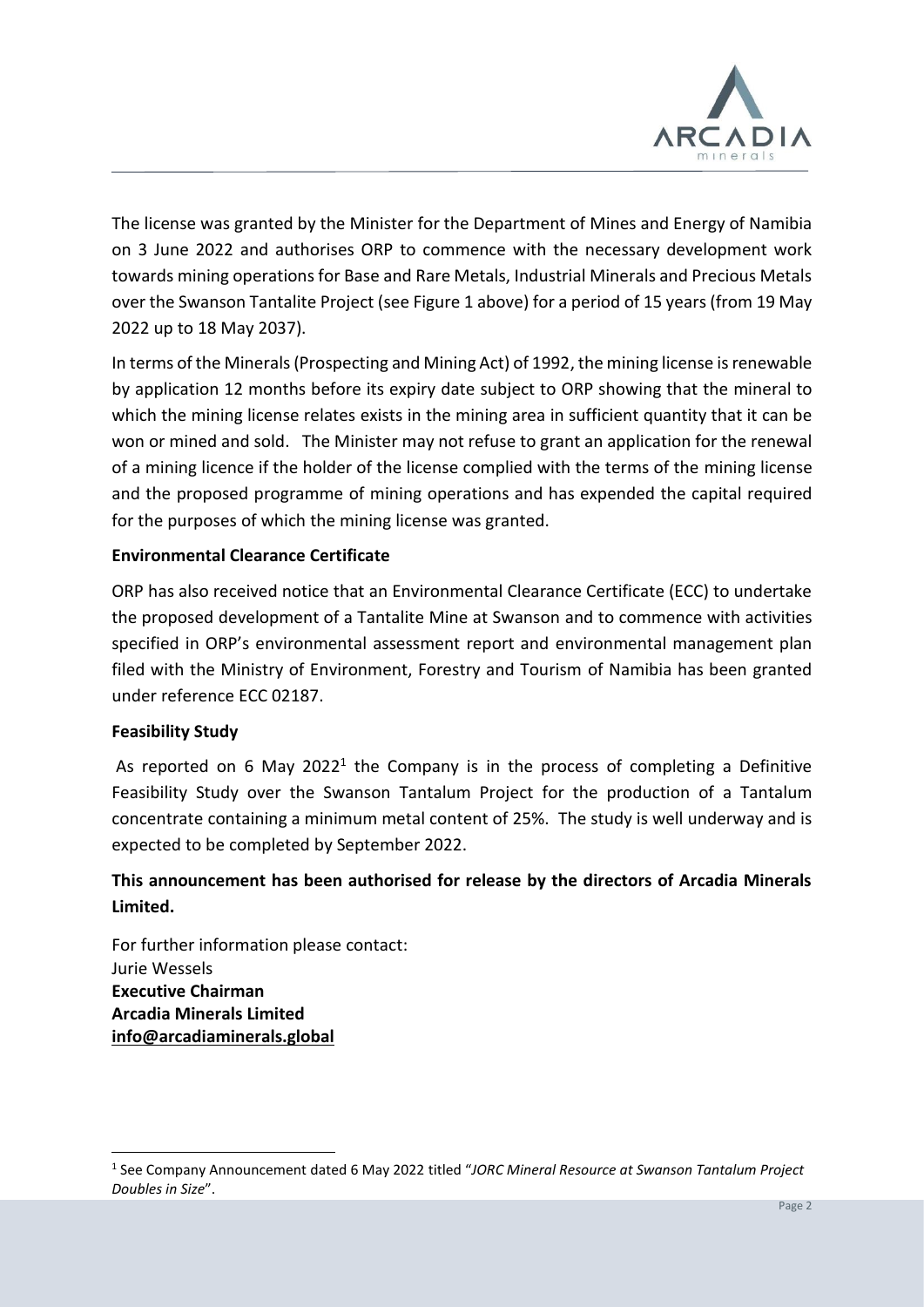

#### **COMPETENT PERSONS STATEMENT & PREVIOUSLY REPORTED INFORMATION**

The information in this announcement does not contain any new information in relation to Exploration Results or Mineral Resources.

The information in this announcement (see below) that relates to Mineral Resources complies with the 2012 Edition of the Australasian Code for Reporting of Exploration Results, Mineral Resources and Ore Reserves (JORC Code) and that has been compiled, assessed, and created under the supervision of a suitably qualified Competent Person (see the announcement of 6 May 2022 for more details).

The Company confirms that the form and context in which a Competent Person's previous findings, as referenced in footnotes 1 as announced in previously and presented in this announcement have not been materially modified from the original market announcement.

| l Release Date | <b>ASX Announcements.</b>                                         |
|----------------|-------------------------------------------------------------------|
| 06.05.2022     | JORC Mineral Resource at Swanson Tantalum Project Doubles in Size |

#### **MINERAL RESOURCE ESTIMATES**

The Company confirms that it is not aware of any new information or data that materially affects the information included in the Swanson Mineral Resource estimate and all material assumptions and technical parameters underpinning the estimate continue to apply and have not materially changed when referring to its updated resource announcement made on 6 May 2022*.* 

At Swanson, a revised JORC Mineral Resource of 2.59Mt at an average grade of 486 ppm Ta2O5, 73 ppm Nb2O5 and 0.15 % Li2O was announced on 6 May 2022. See the table below for more details of the Swanson mineral resource.

| <b>Classification</b>  | Pegmatite | Mass (kt) | Ta <sub>2</sub> O <sub>5</sub><br>(ppm) | Nb <sub>2</sub> O <sub>5</sub><br>(ppm) | $Li2O$ (%) |
|------------------------|-----------|-----------|-----------------------------------------|-----------------------------------------|------------|
| Indicated              | Total     | 1145      | 472                                     | 76                                      | 0.17       |
| Inferred               | Total     | 1439      | 498                                     | 72                                      | 0.14       |
| Indicated and Inferred | Total     | 2584      | 486                                     | 73                                      | 0.15       |

#### SWANSON TANTALUM PROJECT MINERAL RESOURCE (JORC 2012).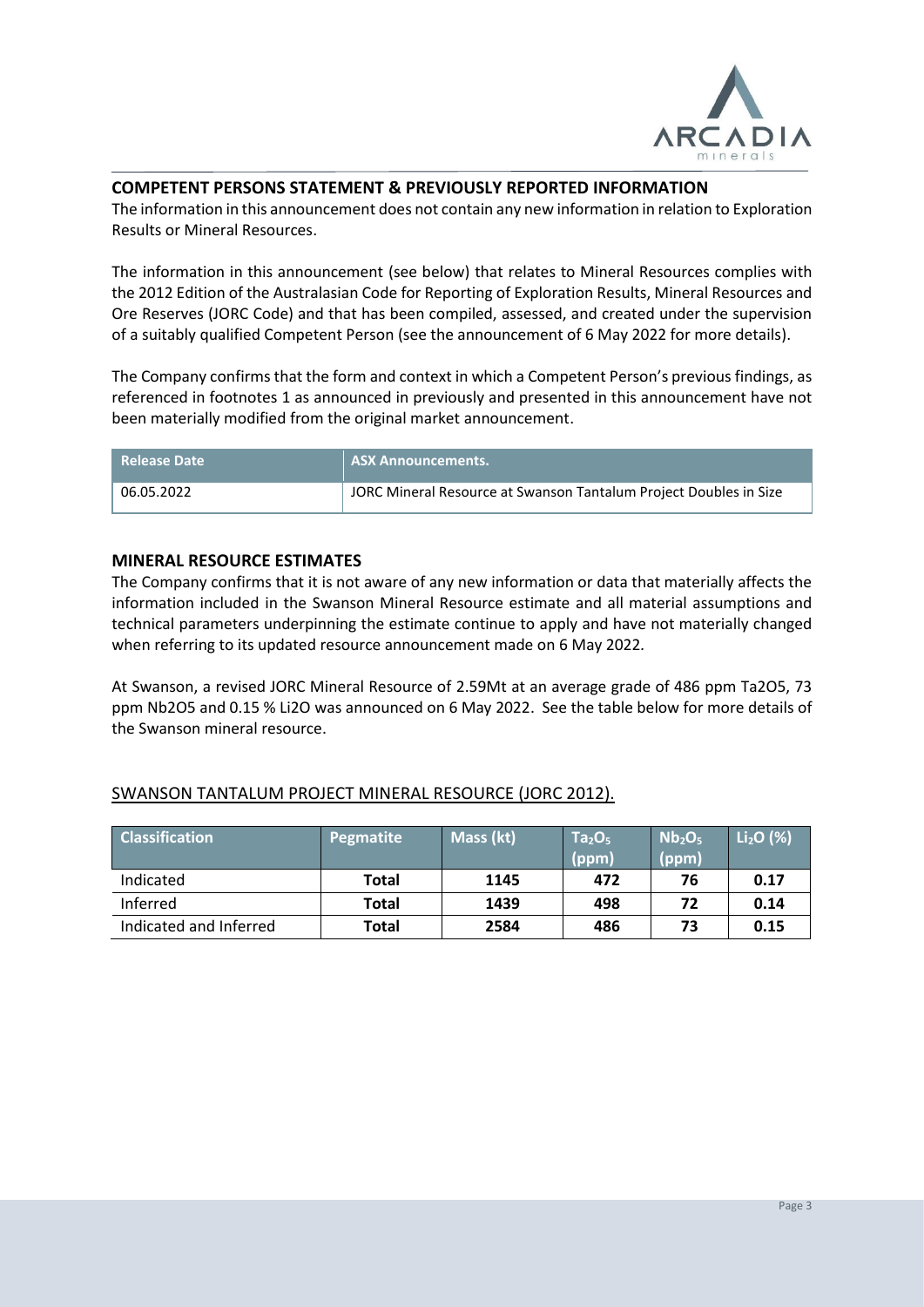

#### **BACKGROUND ON ARCADIA**

Arcadia is a Namibia-focused diversified metals exploration company, which is domiciled in Guernsey. The Company explores for a suite of Gold and new-era metals (Lithium, Tantalum, Palladium, Nickel and Copper). The Company's strategy is to bring the advanced Swanson Tantalum project into production and then to use the cashflows (which may be generated) to drive exploration and development at the potentially company transforming exploration assets. As such, the first two pillars of Arcadia's development strategy (a potential cash generator and company transforming exploration assets) are established through a third pillar, which consists of utilising the Company's human capital of industry specific experience, tied with a history of project generation and bringing projects to results, and thereby, to create value for the Company and its shareholders.

Most of the Company's projects are located in the neighbourhood of established mining operations and significant discoveries. The mineral exploration projects include-

- 1. Bitterwasser Project prospective for lithium-in-brines and that includes a potentially expanding JORC Mineral Resource from lithium-in-clays.
- 2. Kum-Kum Project prospective for nickel, copper, and platinum group elements.
- 3. Karibib Project prospective for copper and gold.
- 4. The Swanson Project advanced tantalum project undergoing a feasibility study and which contains a potentially expanding JORC Mineral Resource within the Swanson Project area and neighbouring tenements held by the Company.

As an exploration company, all the projects of the company are currently receiving focus. However, currently the Swanson project and the Bitterwasser Lithium project may be considered as Arcadia's primary projects due to their potential to enhance the Company's value.

For more details, please visit [www.arcadiaminerals.global](http://www.arcadiaminerals.global/)

#### **DISCLAIMER**

Some of the statements appearing in this announcement may be forward-looking statements. You should be aware that such statements are only predictions and are subject to inherent risks and uncertainties. Those risks and uncertainties include factors and risks specific to the industries in which Arcadia operates and proposes to operate as well as general economic conditions, prevailing exchange rates and interest rates and conditions in the financial markets, among other things. Actual events or results may differ materially from the events or results expressed or implied in any forward-looking statement. No forward-looking statement is a guarantee or representation as to future performance or any other future matters, which will be influenced by a number of factors and subject to various uncertainties and contingencies, many of which will be outside Arcadia's control.

The Company does not undertake any obligation to update publicly or release any revisions to these forward-looking statements to reflect events or circumstances after today's date or to reflect the occurrence of unanticipated events. No representation or warranty, express or implied, is made as to the fairness, accuracy, completeness or correctness of the information, opinions or conclusions contained in this announcement. To the maximum extent permitted by law, none of Arcadia, its directors, employees, advisors or agents, nor any other person, accepts any liability for any loss arising from the use of the information contained in this announcement. You are cautioned not to place undue reliance on any forward-looking statement. The forward-looking statements in this announcement reflect views held only as at the date of this announcement.